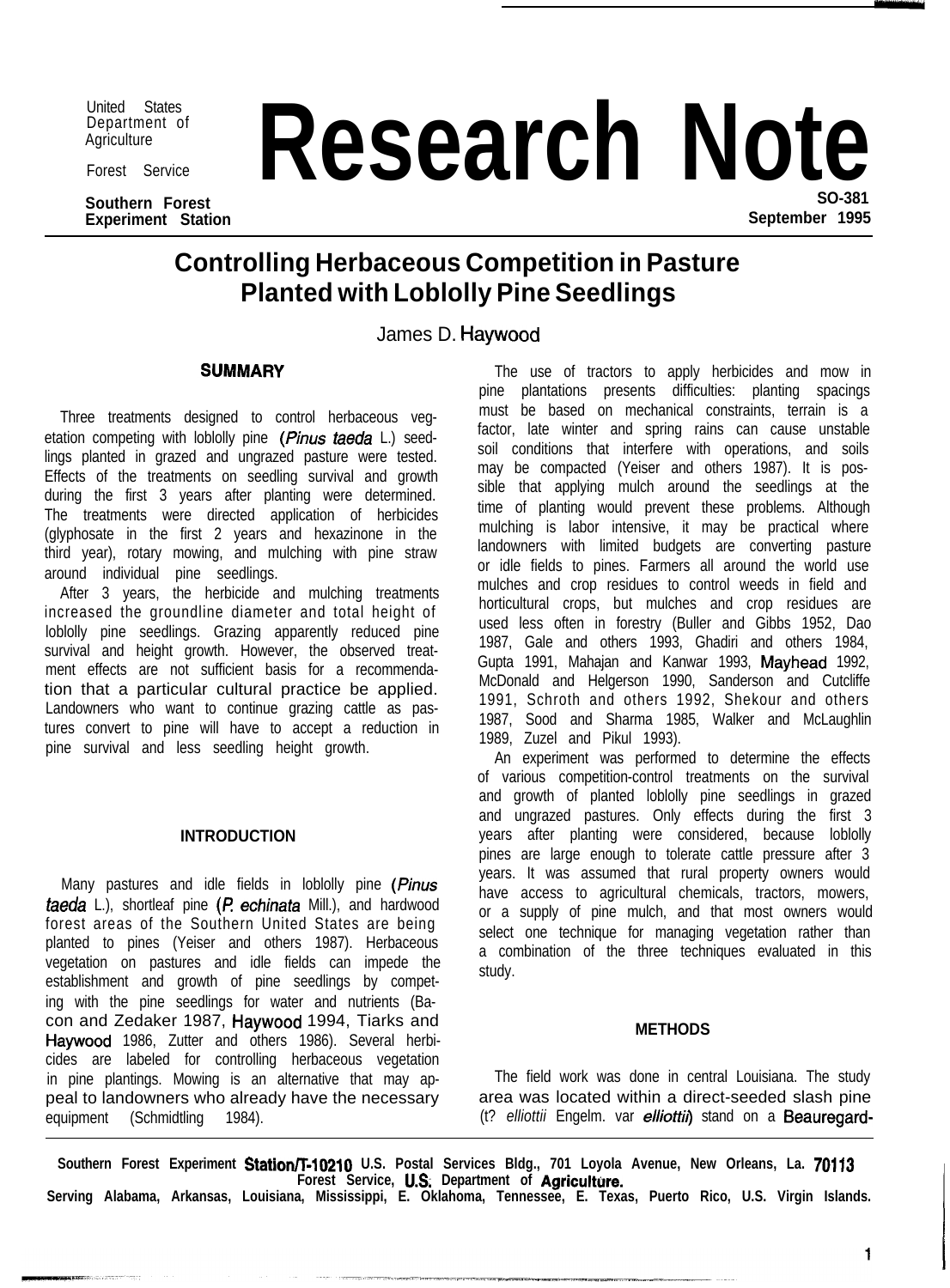Guyton association, of deep, medium textured, and slowly permeable soils. In October 1980, a 1 O-acre area within the slash pine stand was **clearcut** harvested, stumped, burned to remove woody debris, disked, and then treated with 1,620 lb/acre of dolomitic limestone, 4.5 lb/acre of sulphur, 36 lb/acre of phosphorus (as  $P_2O_5$ ), and 68 lb/ acre of potassium (as  $K<sub>2</sub>O$ ) (Pearson and Baldwin 1993). A cattle management program was begun, and this included yearly top dressing with 21 lb/acre of phosphorus (as  $P_2O_5$ ) and 39 lb/acre of potassium (as  $K_2O$ ), cattle grazing, and applications of glyphosate herbicide.

In January 1991, the original cattle management study ceased, and five areas within the 1 O-acre site were selected as blocks for this experimental work. The five blocks were all in open pasture.Three of the blocks were fenced to exclude cattle, and grazing continued on the other two. The five blocks were as follows:

- (1) Ungrazed Kentucky fescue-Kentucky31 fescue (Festuca arundinacea Schreb.) and Florida bahiagrass (Paspalum notatum Flügge) were the primary grasses.
- (2) Ungrazed ryegrass and clover-Gulf Coast rvegrass (*Lolium perenne* L.) and seeded Mt. Barker or Woogenellup subterranean clover (Tri*folium subterraneum* L.) .
- (3) Ungrazed ryegrass only.
- (4) Grazed ryegrass that had been disked in 1990.
- (5) Grazed subterranean clover that had been disked in 1990.

Cattle were grazed in blocks 4 and 5 after January 1991. Otherwise, no effort was made to maintain the pasture vegetation present at the beginning of the study. A randomized complete block design was employed. There were four treatment plots in each of the five blocks. In January 1991, each 64- by 64-ft plot was planted with sixty-four 28-week-old container grown loblolly pine seedlings spaced 8 by 8 ft apart. The seedlings were of uniform quality and size at planting.

Each of the following four treatments was randomly assigned to one plot in each block:

- (1) Check: No more cultural treatments.
- (2) Herbicides': A l-percent solution of glyphosate in water was applied as a directed spray in April 1991 and April 1992, and the seedlings were shielded during both applications. In April 1993, hexazinone was broadcast at the rate of 1 lb active ingredient/acre.
- (3) Rotary mowing: The plots were rotary mowed three times each growing season from 1991 through 1993.
- (4) Mulching: In April 1991, 11 lb of air-dried (moisture content about 15 percent) pine straw (principally *P. palustris* Mill.) was placed around each seedling. Up to 5 lb of air-dried pine straw was added to individual seedlings in 1992 if needed to control weeds.

Because cattle grazing was still practical in these pastures, neither rotary mowing nor use of herbicide was intended to eliminate the nonpine vegetation. Rather, mowing and herbicide applications were meant to keep established pasture vegetation from overtopping and suppressing the pine seedlings. Glyphosate was used to determine whether control of the established cover followed by revegetation from seed would be sufficient to stimulate young pine growth. Hexazinone provides longer residual control than glyphosate does, and the seedlings were large enough by the third year in the field to tolerate hexazinone. The loblolly pine seedlings were not visibly injured by the herbicide treatments.

The central 16 pine seedlings on each plot served as the measurement trees. After the first growing season, herbaceous plant standing crop was determined by clipping and weighing the aboveground biomass in eight randomly selected 1  $0^{-4}$ -acre subplots within each study plot. Nonpine plants were inventoried and heights and groundline diameters of the loblolly pine seedlings were measured after three growing seasons.

Analysis of variance (alpha=0.05) was used to determine whether there were any significant treatment effects on herbaceous standing crop or loblolly pine survival, total height, and groundline diameter. Where treatment effects were significant, Duncan's Multiple Range Tests were used to separate the treatment means.

# **RESULTS AND DISCUSSION**

Treatments that could be employed on small landholdings were used to convert grazed and abandoned pastures to planted pine. Owners of rural property may have access to agricultural chemicals, tractors and rotary mowers, or straw mulch. Each cultural practice has its own set of associated problems, but none of the treatments tested presents exceptional difficulties. Block effects are discussed because the effects of grazing on pine survival and growth are a concern to landowners who would like to graze cattle on lands they have planted to pine.

<sup>&</sup>lt;sup>1</sup>The chemical names of the herbicides are as follows: glyphosate (N-[phosphonomethyl] glycine) as Roundupe and hexazinone (3cyclohexyl-6-[dimethylamino]-1-methyl-l, 3, 5-triazine-2, 4 [1H, 3H]dione) as **Velpar<sup>®</sup>L**.

James D. Haywood is a silviculturist at the Alexandria Forestry Center, U.S. Department of Agriculture, Forest Service, Southern Forest Experiment Station, Pineville, LA 71360.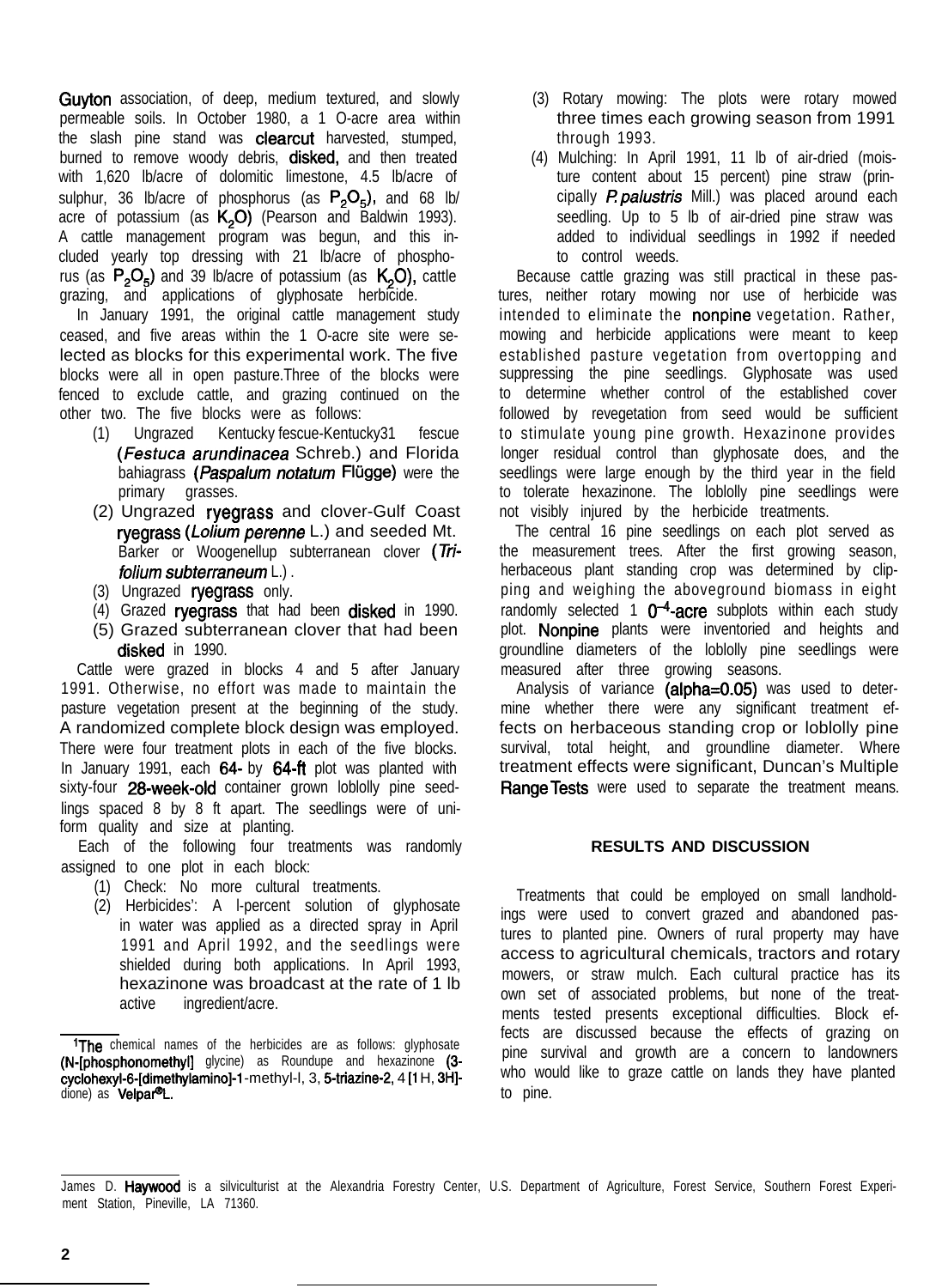### **Loblolly Pine**

Loblolly pine survival was not significantly affected by treatment, but survival was slightly lower when herbicides were used (table 1). Damage caused by cattle killed some pine seedlings, and pine survival averaged 70 percent on the two grazed blocks and 83 percent on the three ungrazed blocks after three growing seasons. However, the difference between survival in the grazed and ungrazed blocks did not seem great enough to justify excluding cattle from planted areas.

Groundline diameters of 3-year-old loblolly pines that received herbicide treatments were greater than those of 3-year-old loblolly pines in the check and rotary mowing plots (table 1). Loblolly pines that were mulched were significantly taller than those on the check and rotary mowing plots. Groundline diameters and total heights of pines that were mulched were comparable to those of pines that received herbicide treatments.

Grazing apparently did not affect the groundline diameter of the loblolly pines. Pine diameter averaged 2.0 in on the grazed blocks and 2.2 in on the ungrazed blocks (table 1). However, cattle broke the leaders of some trees and bent some trees over. As a result, pines in the grazed blocks averaged 4.9 ft tall and those in the ungrazed blocks averaged 8.3 ft tall.

# **Herbaceous Standing Crop**

After one growing season, herbaceous plant production was not significantly affected by treatment (table 1). Rotary mowing produced the least herbage. The rotary

mowing plots were cut three times each year, so rotary mowing affected standing crop much as grazing did. After the first growing season, herbaceous production averaged 938 lb/acre in the grazed blocks and 1,804 lb/ acre in the ungrazed blocks. The pine straw mulch was placed around individual seedlings, so mulching did not influence herbaceous production in all areas of the mulched plot. Glyphosate controlled the herbaceous vegetation initially, but new vegetation developed by the time the herbaceous samples were collected.

Grazing and cultural treatments influenced which plant species were most common on the plots. Three years after grazing ceased in the Kentucky fescue pasture, mowing and herbicide applications increased Florida bahiagrass cover and reduced Kentucky fescue cover. In the ungrazed ryegrass and clover pasture, blackberry (**Rubus** spp.) was the most common plant on the check and mulched plots. The use of herbicides resulted in the replacement of ryegrass and clover by hairy crabgrass, *Digitaria sanguinalis* (L.) Scop.; blue waxweed, *Cuphea carthagensis* (Jacq.) Macbr.; and dogfennel, *Eupatorium capillifolium* (Lam.) Small, whereas mowing increased Florida bahiagrass; vasseygrass, *Paspalum urvillei* Steud.; and common carpetgrass, *Axonopus affinis* Chase. The ungrazed ryegrass pasture became dominated by common carpetgrass regardless of treatment. The check and herbicide plots in the grazed and disked ryegrass pasture were dominated by dogfennel, common carpetgrass, and vasseygrass, but dogfennel was uncommon in the mowed and mulched plots. Blackberry dominated the check and mulched plots in the grazed and disked clover pasture. On the mowing plot, the most

| Treatments<br>and blocks        | Loblolly<br>pine |                        |                  |                               |
|---------------------------------|------------------|------------------------|------------------|-------------------------------|
|                                 | Survival         | Groundline<br>diameter | Total<br>height  | Competing<br>plant<br>biomass |
|                                 | Percent          | <i><b>Inches</b></i>   | Feet             | Lb/acre                       |
| Treatments                      |                  |                        |                  |                               |
| Check                           | 78a*             | 1.8 <sub>b</sub>       | 6.4b             | 1,900a                        |
| <b>Herbicides</b>               | 70a              | 2.4a                   | 7.2ab            | 1.397a                        |
| Rotary<br>mowing                | 81a              | 2.0 <sub>b</sub>       | 6.4 <sub>b</sub> | 773a                          |
| Mulching                        | 83a              | 2.2ab                  | 7.6a             | 1.760a                        |
| Mean                            | 78               | 2.1                    | 6.9              | 1,458                         |
| <b>Blocks</b>                   |                  |                        |                  |                               |
| Kentucky<br>fescue<br>Ungrazed  | 86               | 1.7                    | 7.0              | 2,677                         |
| Ungrazed ryegrass and clover    | 73               | 2.5                    | 9.1              | 1,106                         |
| Ungrazed ryegrass               | 91               | 2.4                    | 8.7              | 1,629                         |
| Grazed and disked ryegrass      | 78               | 1.8                    | 4.5              | 1,096                         |
| Grazed and <b>disked</b> clover | 61               | 2.1                    | 5.3              | 780                           |
| Mean                            | 78               | 2.1                    | 6.9              | 1,458                         |
|                                 |                  |                        |                  |                               |

Table 1 *.-Survival, groundline diameter and height of 3-year-oldloblollypines* (Pinus taeda *L.) planted in pasture and the herbaceous p/ant standing crop production after the first growing season*

'Treatment means within columns followed by the same letter are not significantly different based on Duncan's Multiple Range Test (alpha=0.05).

ः<br>इत्यस्य एव विशेषाः अस्य स्थानं विशेषस्य अस्य अस्ति ।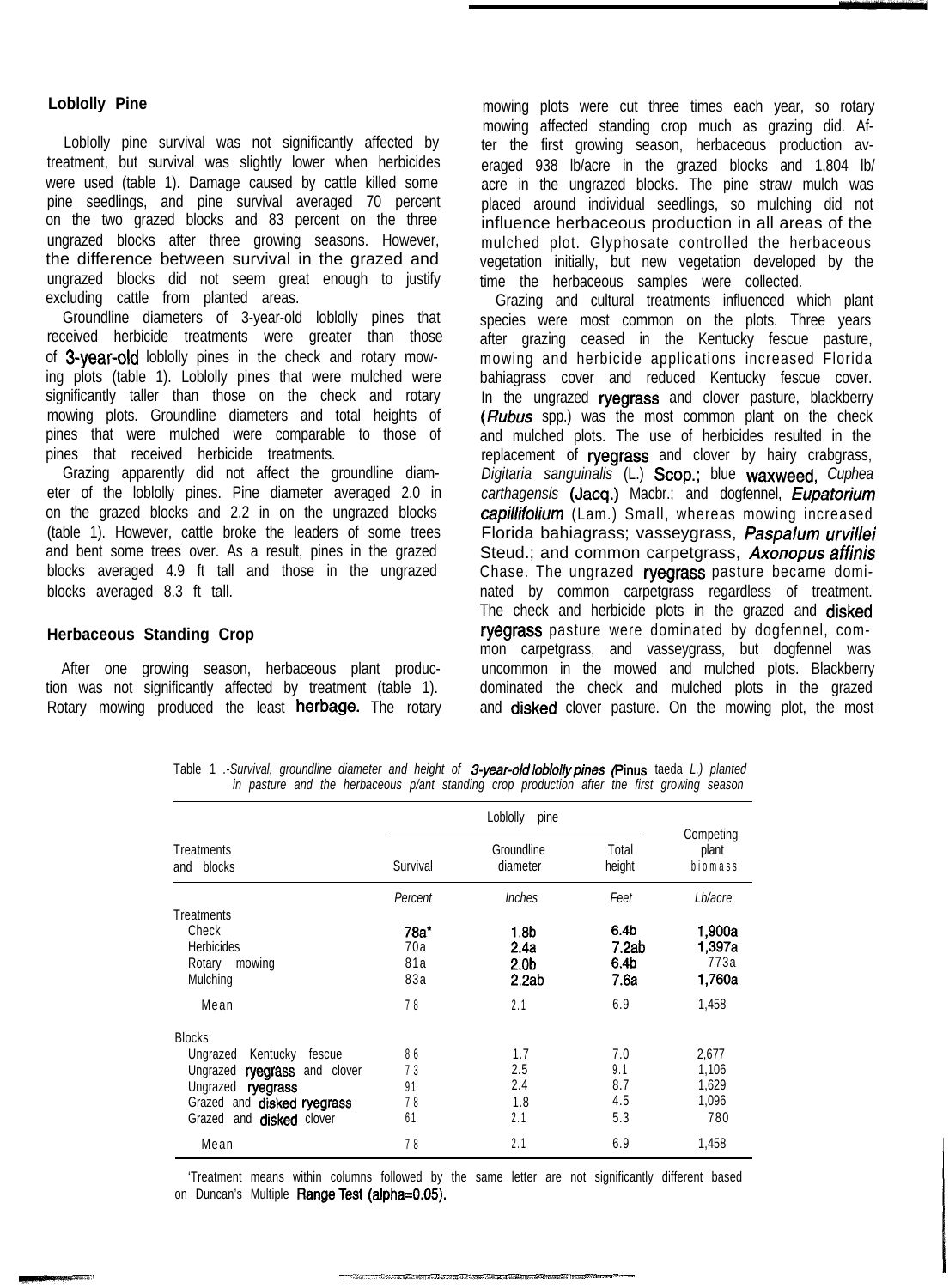common plant was Florida bahiagrass. On the herbicide plot, blue waxweed, hairy crabgrass, and dogfennel were most common.

# **CONCLUSIONS**

Loblolly pine growth differed among treatments, but the range in treatment responses did not justify a recommendation that herbicides, rotary mowing, or mulching treatments be applied to increase seedling growth during the critical early years after planting. Other herbicides or treatments not used in this research might be more effective in controlling competitors. For example, postplanting weed control with soil active herbicides in the first and second growing seasons or disking might give good results (Haywood 1994). However, cattle grazing would have to be curtailed if the forage were almost eliminated.

Damage caused by cattle killed some loblolly pine seedlings and reduced the height growth of other seedlings over the 3-year period. The 13-percent reduction in survival and 3-ft loss in height growth would have to be acceptable costs to landowners who want to continue grazing cattle as pastures convert to pine.

# **LITERATURE CITED**

- Bacon, Catherine G.; Zedaker, Shepard M. 1987. Third-year growth response of loblolly pine to eight levels of competition control. Southern Journal of Applied Forestry. 11: 91-95.
- Buller, George B.; Gibbs, J.A. 1952. Planted loblolly pines respond to mulching. Journal of Forestry. 50: 317318.
- Dao, Thanh H. 1987. Crop residues and management of annual grass weeds in continuous no-till wheat (Triticum aestivum). Weed Science. 35: 395-400.
- Gale, William J.; McColl, R.W.; Fang, Xie. 1993. Sandy fields traditional farming for water conservation in China. Journal of Soil and Water Conservation. 48: 474-477.
- Ghadiri, Hossein; Shea, Patrick J.; Wicks, Gail A. 1984. Interception and retention of atrazine by wheat (Triticum aestivum) stubble. Weed Science. 32: 24-27.
- Gupta, G.N. 1991. Effects of mulching and fertilizer application on initial development of some tree species. Forest Ecology and Management. 44: 211-221.
- Haywood, James D. 1994. Tenth-year results of herbaceous weed control in a loblolly pine plantation. Southern Journal of Applied Forestry. 18: 105-l 09.
- Mahajan, K.K.; Kanwar, B.B. 1993. Effect of pine *(Pinus* species)-needle mulch on maize (Zea *mays*)-wheat *(Trticum aestivum)* cropping system. Indian Journal of Agronomy. 38: 515518.
- Mayhead, G.J. 1992. Some alternatives to herbicides in British forestry. Quarterly Journal of Forestry. 86: 105-112.
- McDonald, Philip M.; Helgerson, Ole T. 1990. Mulches aid in regenerating California and Oregon forests: past, present, and future. Gen. Tech. Rep. PSW-123. Berkeley, CA: US. Department of Agriculture, Forest Service, Pacific Southwest Research Station. 19 p.
- Pearson, H.A.; Baldwin, V.C. 1993. Agroforestry: southern pines and subterranean clover cultural treatments. Agroforestry Systems. 22: 49-58.
- Sanderson, K.R.; Cutcliffe, J.A. 1991. Effect of sawdust mulch on yields of select clones of **lowbush** blueberry. Canadian Journal of Plant Science. 71: 1263-1266.
- Schmidtling, R.C. 1984. Early intensive culture affects long-term growth of loblolly pine trees. Forest Science. 30: 491-498.
- Schroth, Götz; Zech, Wolfgang; Heimann, Günter. 1992. Mulch decomposition under agroforestry conditions in a sub-humid tropical savanna processes and influence of perennial plants. Plant and Soil.147: l-l 1.
- Shekour, G.M.; Brathwaite, R.A.I.; McDavid, C.R. 1987. Dry season sweet corn response to mulching and antitranspirants. Agronomy Journal. 79: 629-631.
- Sood, MC.; Sharma, R.C. 1985. Effect of pine needle mulch on tuber yield and fertilizer economy of potato in Simla Hill soil. Journal of the Indian Society of Soil Science. 33: 141-l 44.
- Tiarks, Allan E.; Haywood, James D. 1986. *Pinus taeda* L. response to fertilization, herbaceous plant control, and woody plant control. Forest Ecology and Management. 14: 103-l 12.
- Walker, R.F.; McLaughlin, S.B. 1989. Black polyethylene mulch improves growth of plantation-grown loblolly pine and yellow-poplar. New Forests. 3: 265-274.
- Yeiser, J.L.; Sundell, E.; Boyd, J.W. 1987. Preplant and postplant treatments for weed control in newly planted pine. Bulletin 902. Fayetteville, AK: Arkansas Agriculture Experiment Station, University of Arkansas Division of Agriculture. 10 p.
- Zutter, B.R.; Glover, G.R.; Gjerstad, D.H. 1986. Effects of herbaceous weed control using herbicides on a young loblolly pine plantation. Forest Science. 32: 882-899.
- Zuzel, John F.; Pikul, J.L., Jr. 1993. Effects of straw mulch on runoff and erosion from small agricultural plots in northeastern Oregon. Soil Science. 156: 11 l-l 17.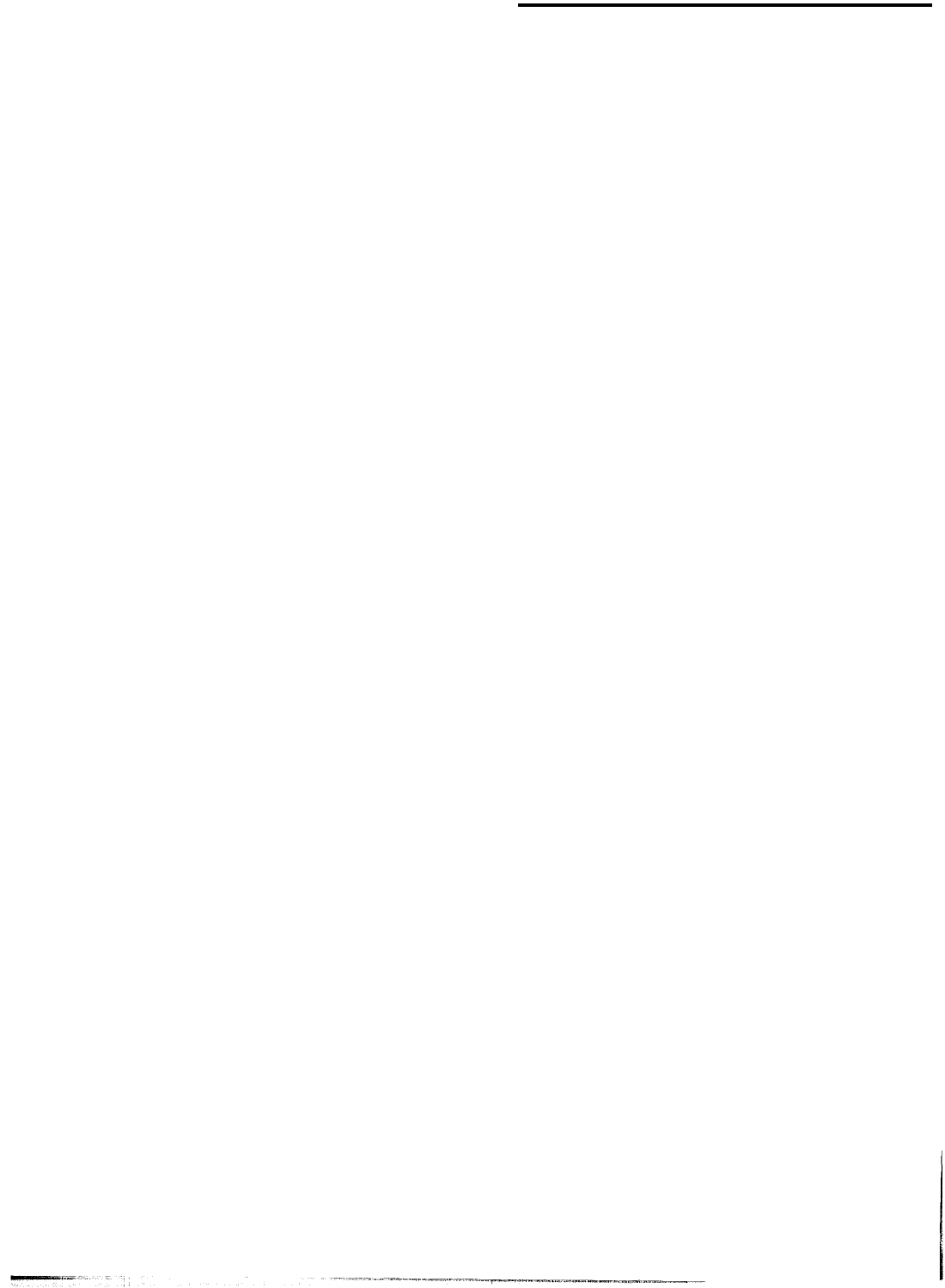The use of trade or firm names in this publication is for reader information and does not imply endorsement by the U.S. Department of Agriculture of any product or service.

This publication reports research involving pesticides. It does not contain recommendations for their use, nor does it imply that the uses discussed here have been registered. All uses of pesticides must be registered by appropriate State and/or Federal agencies before they can be recommended.

**CAUTION:** Pesticides can be injurious to humans, domestic animals, desirable plants, and fish or other wildlife-if they are not handled or applied properly Use all herbicides selectively and carefully. Follow recommended practices for the disposal of surplus pesticides and their containers.

The United States Department of Agriculture (USDA) prohibits discrimination in its programs on the basis of race, color, national origin, sex, religion, age, disability, political beliefs and marital or familial status. (Not all prohibited bases apply to all programs.) Persons with disabilities who require alternative means for communication of program information (braille, large print, audiotape, etc.) should contact the USDA Office of Communication at (202) 720-2791.

To file a complaint, write the Secretary of Agriculture, U.S. Department of Agriculture, Washington D.C. 20250, or call (202) 720-7327 (voice) or (202) 720-1127 (TDD). USDA is an equal employment opportunity employer.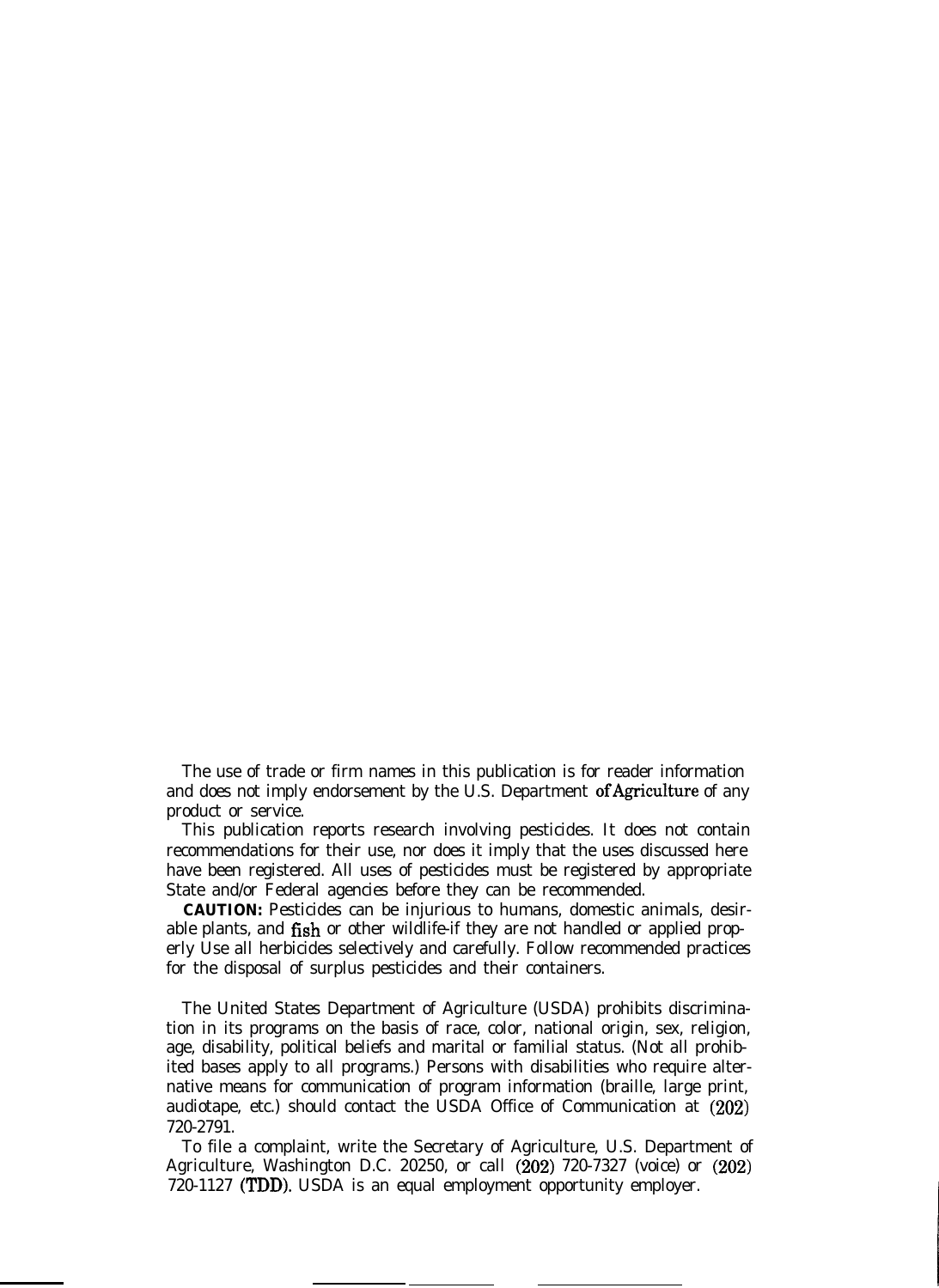(1987)